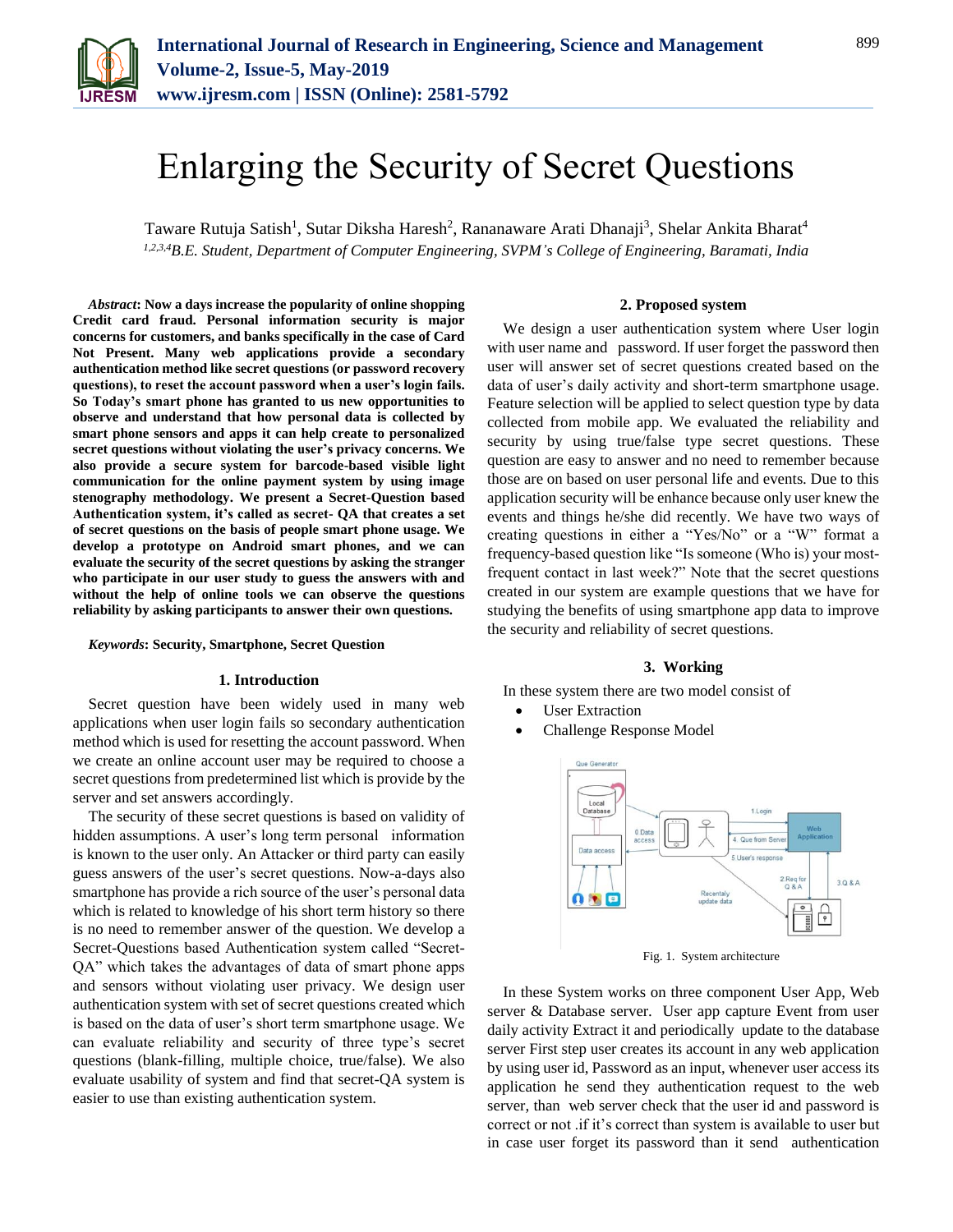

## **International Journal of Research in Engineering, Science and Management Volume-2, Issue-5, May-2019 www.ijresm.com | ISSN (Online): 2581-5792**

request to the web server web server accept these request and also send request to database server for challenge question and answer ,database server accept request of web server and send response (i.e. challenge question and answer)to web server than web server send challenge question to the user, if user gives the correct answer of these question than system is available to user.

## **4. Algorithm**

## *A. AES algorithm*

1. Key Expansions

For each round AES requires a separate 128-bit round key block plus one more.

## 2. Initial Round

AddRoundKey—with a block of the round key, each byte of the state is combined using bitwise xor.

## 3. Rounds

SubBytes—in this step each byte is replaced with another byte. ShiftRows— for a certain number of steps, the last three rows of the state are shifted cyclically.

MixColumns—a mixing operation which operates on the columns of the state, combining the four bytes in each column. AddRoundKey

Final Round (no MixColumns) SubBytes ShiftRows AddRoundKey.

## *B. K-NN*

We can implement a KNN model by following the below steps:

- 1. Load the data
- 2. Initialise the value of k
- 3. For getting the predicted class, iterate from 1 to total number of training data points
- Calculate the distance between test data and each row of training data. Here we will use Euclidean distance as our distance metric since it's the most popular method. The other metrics that can be used are Chebyshev, cosine, etc.
- Sort the calculated distances in ascending order based on distance values
- Get top k rows from the sorted array
- Get the most frequent class of these rows
- Return the predicted class

| <b>5. Results</b>                                                                        |
|------------------------------------------------------------------------------------------|
| <b>UserSmartSensor</b>                                                                   |
| <b>Understanding</b><br><b>Smartphone</b><br>sensor and app data for secret<br>questions |
| & rutuja<br>Tutujataware22@gmail.com<br>ै                                                |
| ඨ<br>9970558753                                                                          |
| the phaltan<br><b>REGISTER</b>                                                           |





rutujataware22@gmail.com

LOGIN New here? Sign up

.......

192.168.43.4:8080

| erstanding       |  |  |  |  |  |
|------------------|--|--|--|--|--|
| <b>Artistana</b> |  |  |  |  |  |

ക

⊕

900